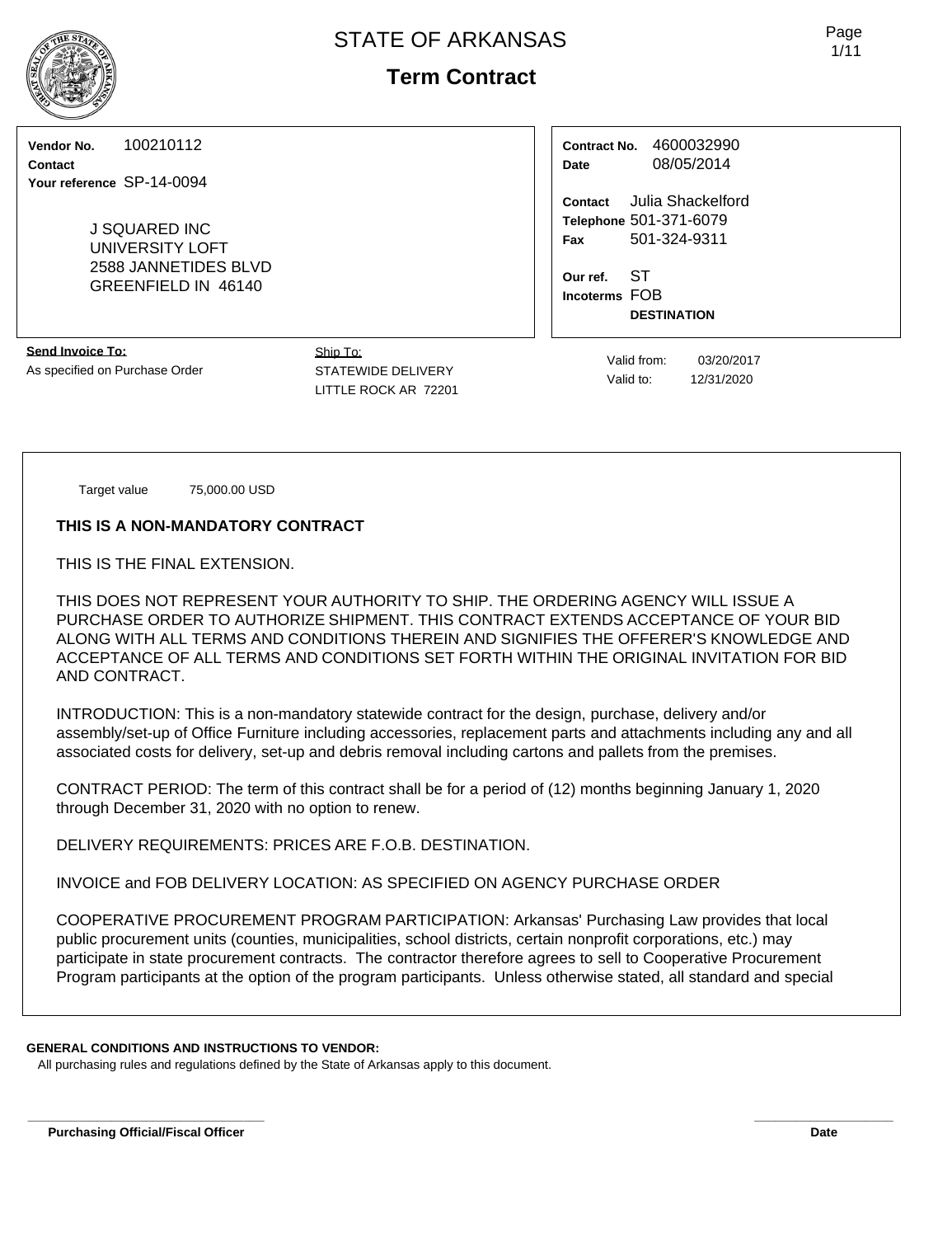

## **Term Contract**

Page 2/11

**Vendor No.** 100210112 **Contact Your reference** SP-14-0094 **Contract No.** 4600032990 **Date** 08/05/2014 **Our reference** ST

| terms and conditions listed within the invitation for bid must be equally applied to such participants. |                                                     |                     |          |                   |               |
|---------------------------------------------------------------------------------------------------------|-----------------------------------------------------|---------------------|----------|-------------------|---------------|
| <b>Item</b>                                                                                             | <b>Material/Description</b>                         | <b>Target QtyUM</b> |          | <b>Unit Price</b> | <b>Amount</b> |
| 0001                                                                                                    | 10131626<br><b>BED/BUNK DORMITORY/HOSPITALITY</b>   | 7,500.00            | Lump Sum | 1.00              | \$7,500.00    |
| 0002                                                                                                    | 10131627<br><b>DESK DORMITORY/HOSPITALITY</b>       | 7,500.00            | Lump Sum | 1.00              | \$7,500.00    |
| 0003                                                                                                    | 10131628<br>WARDROBE/STORAGE DORMITORY/HOSPITALITY  | 7,500.00            | Lump Sum | 1.00              | \$7,500.00    |
| 0004                                                                                                    | 10131674<br><b>SEATING LOUNGE/RECEPTION</b>         | 7,500.00            | Lump Sum | 1.00              | \$7,500.00    |
| 0005                                                                                                    | 10131675<br><b>TABLE LOUNGE/RECEPTION</b>           | 7,500.00            | Lump Sum | 1.00              | \$7,500.00    |
| 0006                                                                                                    | 10131676<br>ACCESSORIES FREESTANDING CASEGOODS      | 7,500.00            | Lump Sum | 1.00              | \$7,500.00    |
| 0007                                                                                                    | 10131677<br>DESK FREESTANDING CASEGOODS             | 7,500.00            | Lump Sum | 1.00              | \$7,500.00    |
| 0008                                                                                                    | 10131679<br>TABLE FREESTANDING CASEGOODS CONF/TRAIN | 7,500.00            | Lump Sum | 1.00              | \$7,500.00    |
| 0009                                                                                                    | 10131680<br><b>SEATING ERGO/TASK</b>                | 7,500.00            | Lump Sum | 1.00              | \$7,500.00    |
| 0010                                                                                                    | 10131683<br><b>SEATING SIDE/STACK</b>               | 7,500.00            | Lump Sum | 1.00              | \$7,500.00    |
|                                                                                                         | <b>Estimated Net Value</b>                          |                     |          |                   | 75,000.00     |

SECTION 1 - GENERAL INFORMATION

1.1 INTRODUCTION: This is a non-mandatory statewide contract for the design, purchase, delivery and/or assembly/set-up of Office Furniture including accessories, replacement parts and attachments including any and all associated costs for delivery, set-up and debris removal including cartons and pallets from the premises.

1.2 COOPERATIVE PURCHASING PROGRAM PARTICIPATION: Arkansas' Purchasing Law provides that local

**GENERAL CONDITIONS AND INSTRUCTIONS TO VENDOR:**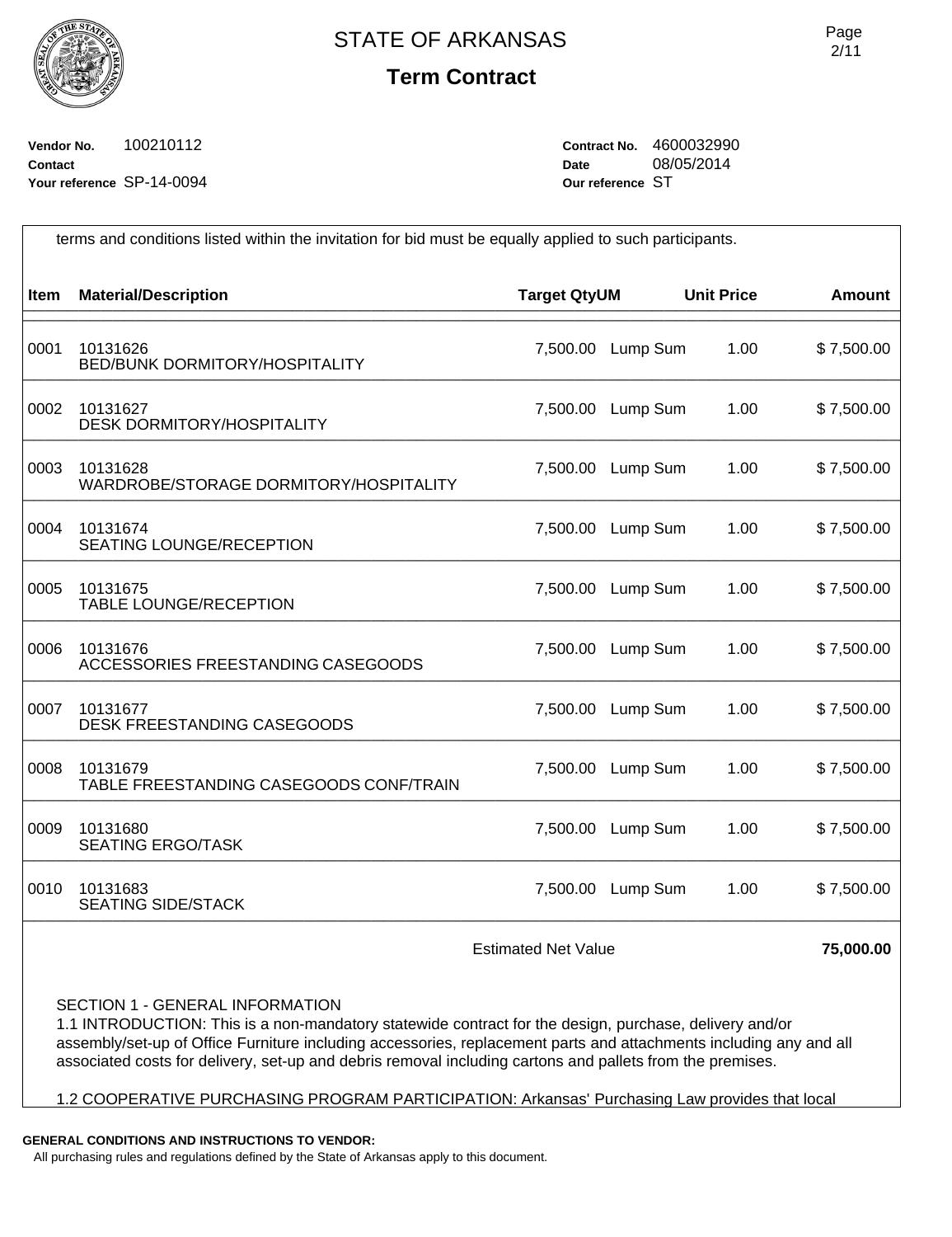**Term Contract**

**Vendor No.** 100210112 **Contact Your reference** SP-14-0094 **Contract No.** 4600032990 **Date** 08/05/2014 **Our reference** ST

public procurement units (counties, municipalities, school districts, certain nonprofit corporations, etc.) may participate in state purchasing contracts. The contractor therefore agrees to sell to Cooperative Purchasing Program participants at the option of the program participants. Unless otherwise stated, all standard and special terms and conditions listed within the contract must be equally applied to such participants.

1.3 TYPE OF CONTRACT: The contract will be a one (1) year term contract from the date of award. Upon mutual agreement by the contractor and OSP, the contract may be renewed on a year-to-year basis, for up to (six (6)) additional (one year terms) or a portion thereof. In no event shall the total contract term be more than seven (7) years.

1.4 PAYMENT AND INVOICE PROVISIONS: An itemized invoice addressed to the ordering entity shall reference purchase order number, contract number, quantity, description, list and net unit price. Installation/Labor and any other ancillary charges will be shown as a separate line item on all quotes and invoices.

Payment will be made in accordance with applicable State of Arkansas accounting procedures upon acceptance by the Agency. The State may not be invoiced in advance of delivery and acceptance of any commodity. Payment will be made only after the contractor has successfully satisfied the state agency as to the goods purchased. Contractor should invoice agency by an itemized list of charges. Purchase Order Number and/or Contract Number should be referenced on each invoice.

1.5 RECORD RETENTION: The contractor shall be required to maintain all pertinent financial and accounting records and evidence pertaining to the contract in accordance with generally accepted principles of accounting and other procedures specified by the State of Arkansas. Access will be granted upon request, to State or Federal Government entities or any of their duly authorized representatives.

Financial and accounting records shall be made available, upon request, to the State of Arkansas' designee at any time during the contract period and any extension thereof, and for five (5) years from expiration date and final payment on the contract or extension thereof.

1.6 PRIME CONTRACTOR RESPONSIBILITY: The contractor will be required to assume prime contractor responsibility for the contract and will be the sole point of contact with regard to all commodities, services and support. The prime contractor may delegate facilitation of contract orders to their "Authorized/Certified Dealers" only. This delegation will in no way relieve the contractor of any contractual obligations set forth in this Contract Award.

### 1.7 CONTRACT INFORMATION

- 1. The State of Arkansas may not contract with another party:
	- a. Upon default, to pay all sums to become due under a contract.
	- b. To pay damages, legal expenses or other costs and expenses of any party.
	- c. To conduct litigation in a place other than Pulaski County, Arkansas
	- d. To agree to any provision of a contract; which violates the laws or constitution of the State of Arkansas.
- 2. A party wishing to contract with the State of Arkansas should:
- a. Remove any language from its contract which grants to it any remedies other than: i. The right to possession.

### **GENERAL CONDITIONS AND INSTRUCTIONS TO VENDOR:**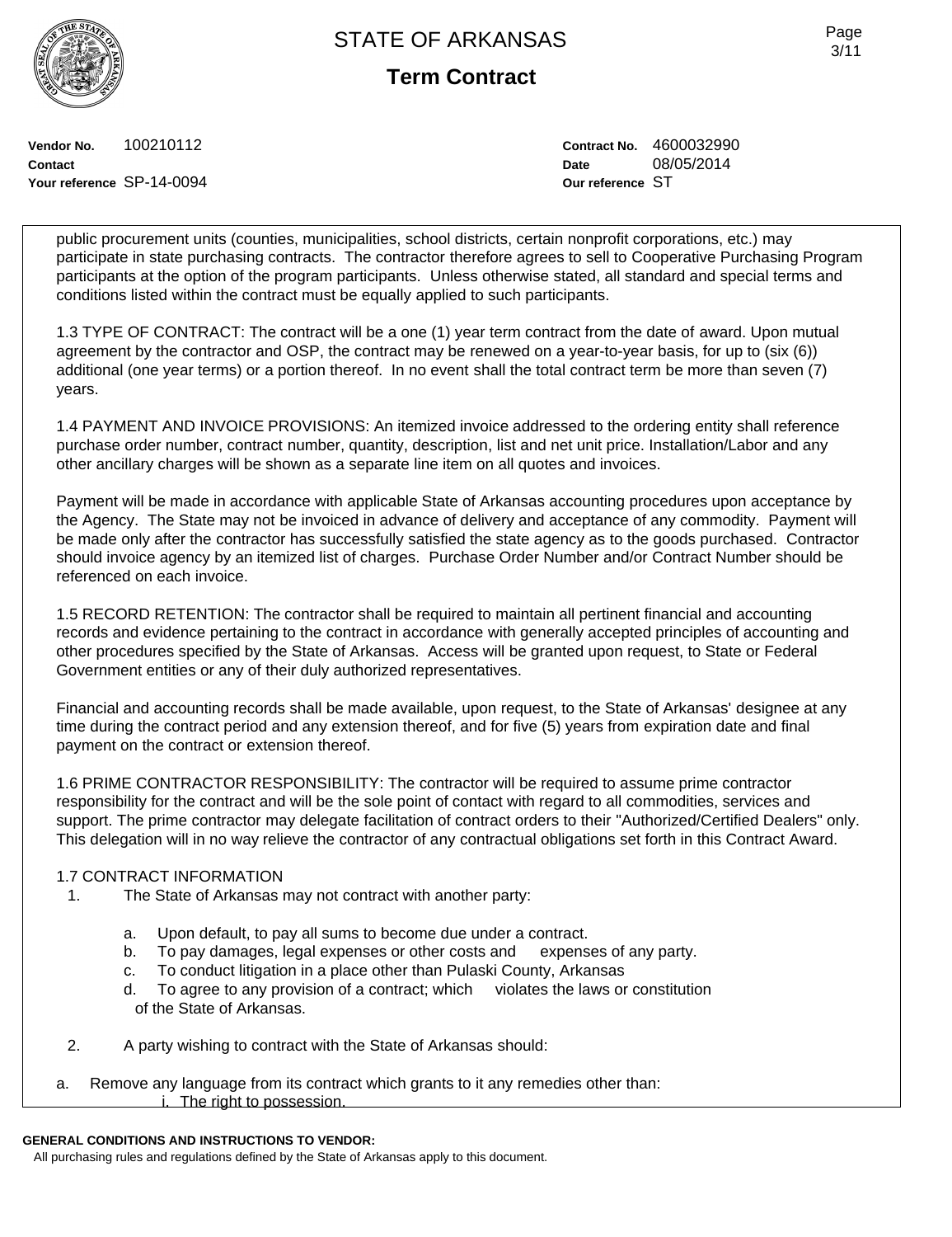**Term Contract**

**Vendor No.** 100210112 **Contact**

**Your reference** SP-14-0094

**Contract No.** 4600032990 **Date** 08/05/2014 **Our reference** ST

ii. The right to accrued payments. iii. The right to expenses of de-installation. iv. The right to expenses of repair to return the equipment to normal working order, normal wear and tear excluded. v. The right to recover only amounts due at the time of repossession and any unamortized nonrecurring cost as allowed by Arkansas Law. b. Include in its contract that the laws of the State of Arkansas govern the contract. c. Acknowledge that contracts become effective when awarded by the State Procurement Official. 1.8 CONDITIONS OF CONTRACT: The contractor shall at all times observe and comply with federal and State laws, local laws, ordinances, orders, and regulations existing at the time of or enacted subsequent to the execution of this contract which in any manner affect the completion of the work. The contractor shall indemnify and save harmless the agency and all its officers, representatives, agents, and employees against any claim or liability arising from or based upon the violation of any such law, ordinance, regulation, order or decree by an employee, representative, or subcontractor of the contractor. 1.9 STATEMENT OF LIABILITY: The State will demonstrate reasonable care but shall not be liable in the event of loss, destruction, or theft of contractor-owned items to be delivered or to be used in the installation of deliverables.

The contractor is required to retain total liability until the deliverables have been accepted by the "authorized agency official." At no time will the State be responsible for or accept liability for any contractor-owned items.

1.10 AWARD RESPONSIBILITY: The State Procurement Official will be responsible for award and administration of any resulting contract.

1.11 DELEGATION AND/OR ASSIGNMENT: The contractor shall not assign the contract in whole or in part or any payment arising there from without the prior written consent of the State Procurement Official. The contractor may delegate facilitation of contract orders to their "Authorized/Certified Dealers" only. This delegation will in no way relieve the contractor of any contractual obligations set forth in this Contract Award.

1.12 DISCOUNT CHANGE CLAUSE: The contractor may offer larger discount percentages for products, accessories, replacement parts and attachments at any time during the contract term.

1.13 LENGTH OF PRICE GUARANTEE: Discount percentages shall be firm for the term of the contract.

1.14 DELIVERY: FOB DESTINATION, INSIDE DELIVERY, FREIGHT PAID: Whenever possible, contractors should give the ordering entities 3 working days prior notice of any deliveries and/or installations. Furniture contractors will not be responsible for the removal/moving of existing furnishings unless requested by the ordering entity. Contractors should verify site readiness prior to delivery. All deliveries will be made during normal working hours unless otherwise arranged with the ordering entity. Contractor will communicate any scheduling delays and/or changes immediately. Agencies will not be responsible for any freight damage, concealed or otherwise.

1.15 SPECIAL DELIVERY INSTRUCTIONS: All shipments will be FOB destination (as specified on Ordering Entity Purchase Order).

Delivery/Installation Instructions:

Due to the varying locations and circumstances involved in deliveries and installations, all deliveries and installations

## **GENERAL CONDITIONS AND INSTRUCTIONS TO VENDOR:**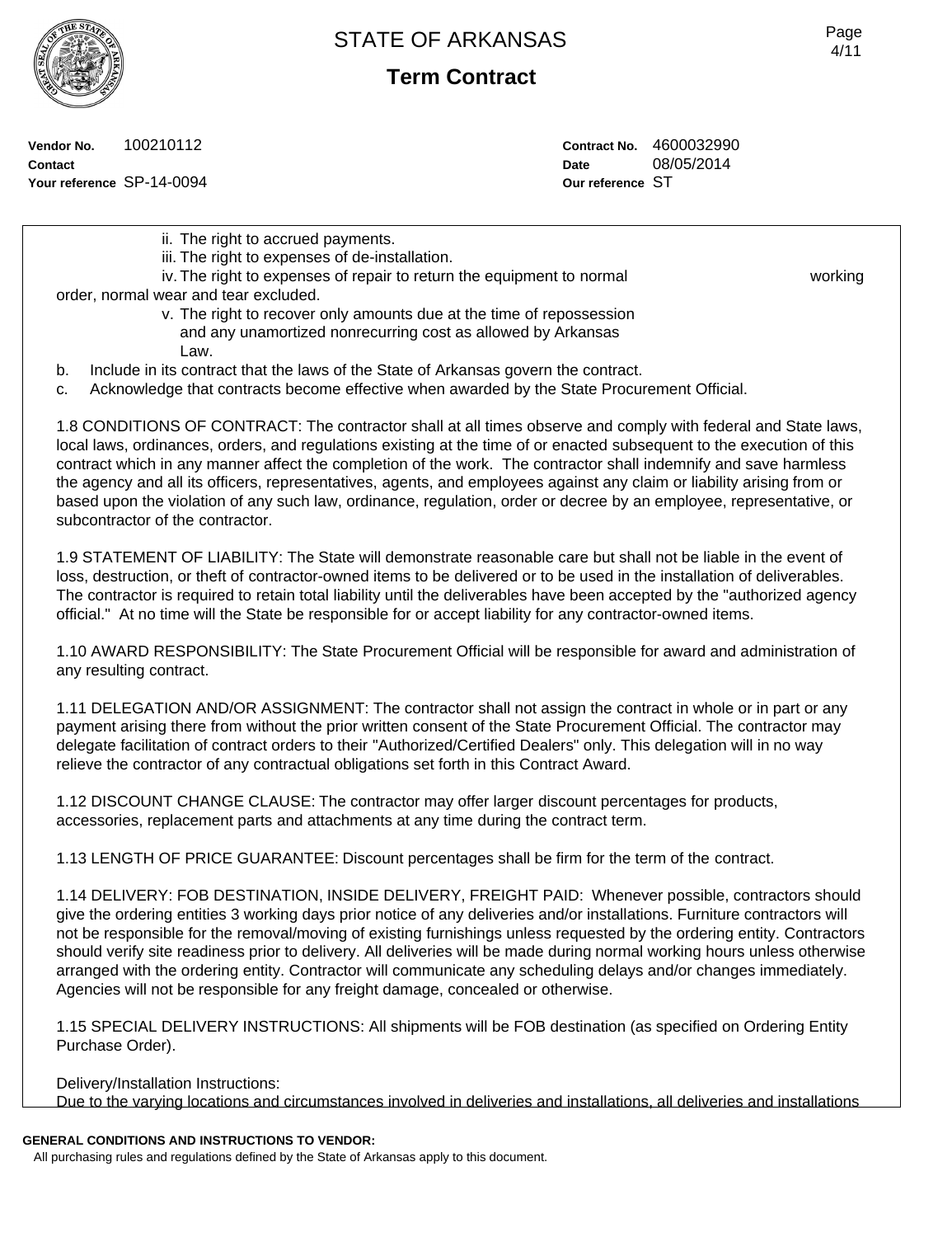**Term Contract**

**Vendor No.** 100210112 **Contact Your reference** SP-14-0094 **Contract No.** 4600032990 **Date** 08/05/2014 **Our reference** ST

will be quoted on a project by project basis.

All installation, labor, and or delivery charges must be shown as a separate line item on quotes and invoices.

One of the following delivery methods must be specified on every Agency Purchase Order:

(1) Drop Shipped: Off loaded by carrier to an Agency loading dock or designated area. There will be no charge to the ordering Agency for this delivery method.

(2) Inside Delivery: Off loaded, un-boxed/wrapped and placed in pre-determined locations within the building. Contractor will be responsible for the removal of any trash, packaging materials, and cartons associated with the delivery.

(3) Delivered and Installed: Off loaded, and installed. Installation shall include but not limited to; any and all labor, material, and tools necessary to install furniture in accordance with approved plans and specifications and/or the direction of authorized agency personnel. The installation company will be responsible for the removal of any trash, packing material, and cartons associated with their installation.

The contractor/installation company will repair/replace (to the satisfaction of the ordering entity) any damage to the building or its contents that they (the contractor) caused in the course of their work. This includes but is not limited to: walls, floors, floor coverings, ceilings, elevators, doors, doorways, and any existing fixtures and furniture. The agency may withhold payment until repairs are satisfactorily completed.

1.16 ACCEPTANCE STANDARDS: Inspection and acceptance/rejection of products shall be made within thirty (30) days of receipt or upon completion of installation should that installation period extend beyond thirty (30) days. Ordering entity shall have the option to return any products within the thirty (30) days.

Return Requirements: Ordering entity shall coordinate returns with the Contractor. Upon notification by the ordering entity of a duplicate shipment, over-shipment or shipment in poor condition, the products must be promptly removed at the contractor and/or dealer's expense. Ordering entities reserve the right to return products for defects in material and/or workmanship. In the event of product return, the ordering entity reserves the right to accept either a full refund for the returned product or a replacement of the product.

Performance Requirements: The ordering entity reserves the right to inspect and verify that all deliveries are in accordance with specifications, both at the point of delivery and at the point of use. For orders that specify an "authorized party" to receive and inspect deliveries and/or installations, acceptance and inspection procedures must be performed by the "authorized party" to be considered and accepted by the ordering entity. Products inspected at the time of use are subject to refusal and return requirements for issues of quality such as defects in manufacturing and/or workmanship. Products will not be considered accepted by the ordering entity until the installation is complete for the applicable products.

1.17 CANCELLATION: In the event the State no longer needs the service or commodity specified in the contract or purchase order due to program changes, changes in laws, rules, or regulations, relocation of offices, or lack of appropriated funding, the State may cancel the contract or purchase order by giving the contractor written notice of such cancellation thirty (30) days prior to the date of cancellation.

**GENERAL CONDITIONS AND INSTRUCTIONS TO VENDOR:** All purchasing rules and regulations defined by the State of Arkansas apply to this document.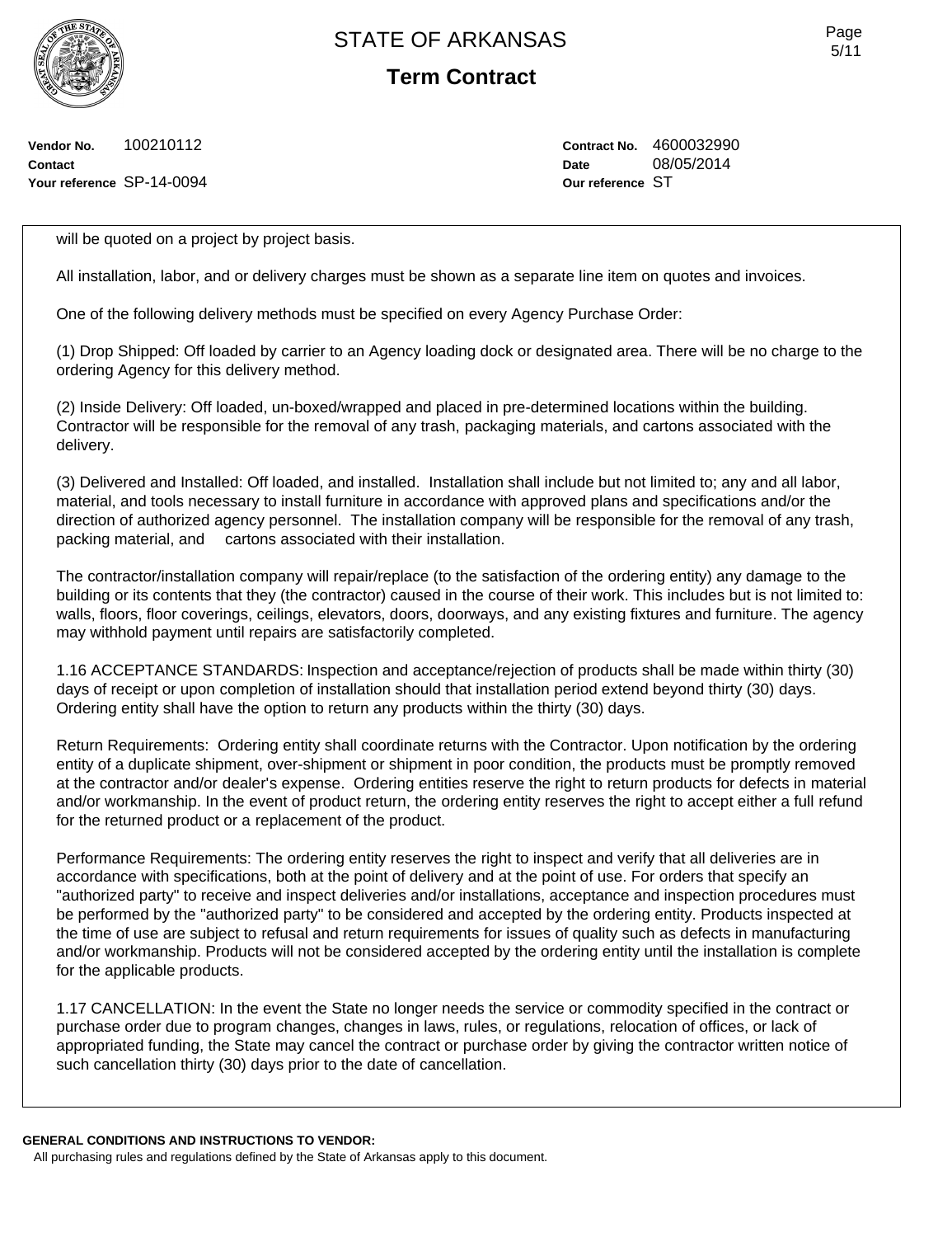**Term Contract**

**Vendor No.** 100210112 **Contact Your reference** SP-14-0094 **Contract No.** 4600032990 **Date** 08/05/2014 **Our reference** ST

### SECTION 2 - SPECIFIC REQUIREMENTS

2.1 QUALITY: The items must be in conformance with normal industry standards as specified within this Contract Award.

2.2 GUIDELINES: The Office of State Procurement adheres to all guidelines set forth by the State and Federal Government concerning The Americans with Disabilities Act (ADA) as well as all mandated fire codes.

2.3 ORDERING PROCEDURE: Orders placed against this contract may be in the form of an agency issued purchase order on an as-required basis. Or an agency may also use the Arkansas State Purchasing Card (P-Card) to purchase furniture.

2.4 QUANTITY BASIS OF CONTRACT - NO GUARANTEED QUANTITIES: The contract established has no guarantee of any specific quantity and the State is obligated only to buy that quantity which is needed by its agencies.

2.5 MINIMUM ORDER QUANTITY: The State makes no commitment to purchase any minimum or maximum quantity, or dollar volume of products from the selected suppliers. Utilization of this agreement will be on an as needed basis by State Agencies and/or Cooperative Participants, Cities, Counties, Schools K-12, Colleges and Universities. The State will award to multiple suppliers; however, the State reserves the right to purchase like and similar products from other suppliers as necessary to meet operational requirements.

Note: Issuance of an award does not guarantee an order.

2.6 reporting requirements: The product manufacturer agrees to provide a yearly sales report to the Office of State Procurement. This report is due on the 15th of July following the year's activity. The report must include the total sales of all furniture orders against the contract. The report should include the following: reporting time period, manufacturer/dealer name, furniture category, quantity and dollar value of each item sold, and the name of the purchasing entity.

Note: OSP reserves the right to request a sales report on an as-needed basis.

Send report to:

Office of State Procurement Attn: Tim O'Brien 1509 W. 7th Street, Room 300 Little Rock, AR 72201-3966

Timothy.O'Brien@dfa.arkansas.gov

2.7 FURNITURE CLASSIFICATIONS: Furniture classifications include but not limited to: Cafeteria, Dormitory, Library Shelving and Library Related, Lounge, Systems (Modular), School (Classroom), Freestanding, Seating, Filing Systems and Equipment, and Technology Support.

2.8 GENERAL DEFINITION OF PRODUCTS: Item 1: Cafeteria Furniture

### **GENERAL CONDITIONS AND INSTRUCTIONS TO VENDOR:**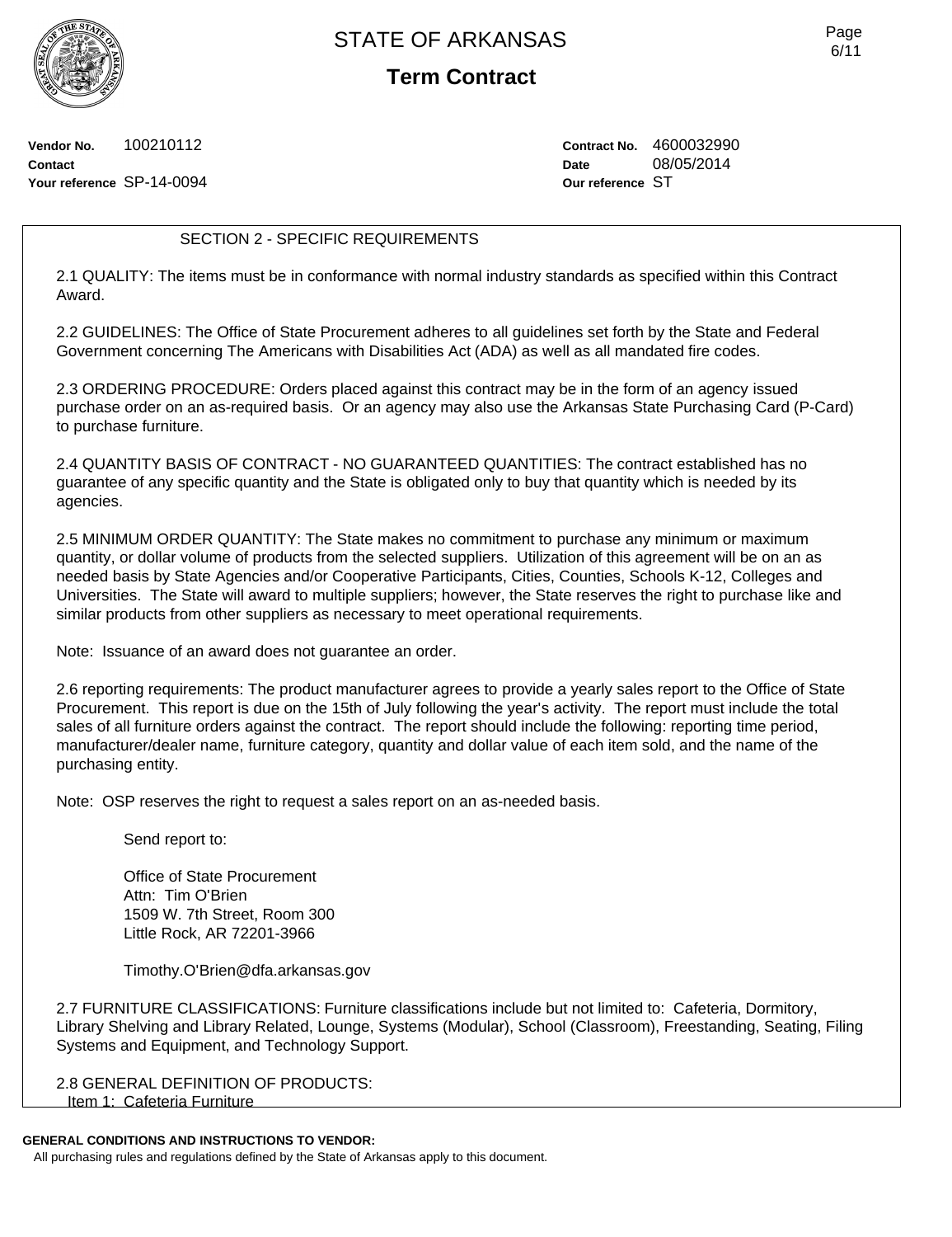**Term Contract**

**Vendor No.** 100210112 **Contact Your reference** SP-14-0094 **Contract No.** 4600032990 **Date** 08/05/2014 **Our reference** ST

· Mobile tables on rollers with or without benches or stools.

· Round and rectangular cafeteria tables without benches or stools.

Item 2: Dormitory Furniture

· Metal, wood, or wood clad metal wardrobes, beds and mattresses, night stands, chest of drawers, and single pedestal dormitory student desks with keyboard or center drawers.

Item 3: Library Shelving and Library Related Furniture

· Cantilever, reversed cantilever, four post library shelving (all of which include mobile shelving), and end panels for covering end of panels.

· Library Related Furniture, which includes but not limited to: book trucks, circulation desks, library tables, card catalogs, study carrels, storage cabinets, periodical racks, dictionary stands, and display cases.

Item 4: Lounge Furniture

· Upholstered wood, metal, or rotationally molded lounge seating which includes but not limited to: (lounge chairs, recliners, love seats, sofas, and assemblies and replacements only).

· Complimentary tables, benches, and ottomans for lounge seating. Manufacturers must have lounge seating to match tables, benches and ottomans.

· Upholstered wood or metal multiple seating, ganging seating, and tandem seating.

Item 5: Systems Furniture (Modular)

· A complete and comprehensive catalog of all systems furniture, including modular work stations, lines and accessories.

· Metal, wood or laminate modular furniture, these can include complimentary components such as keyboard drawers, task lights, tack boards, etc. and storage units.

Item 6: School Furniture (Classroom)

· Student desk, chair desks, tablet arm chairs and stools.

- · Single unit pedestal teacher's desks
- · Study carrels and storage cabinets
- · Stacking chairs, student chairs and folding chairs

· Classroom activity, computer, folding, training tables and accessories, such as, ganging devices, electrical/data components and storage dollies.

### **GENERAL CONDITIONS AND INSTRUCTIONS TO VENDOR:**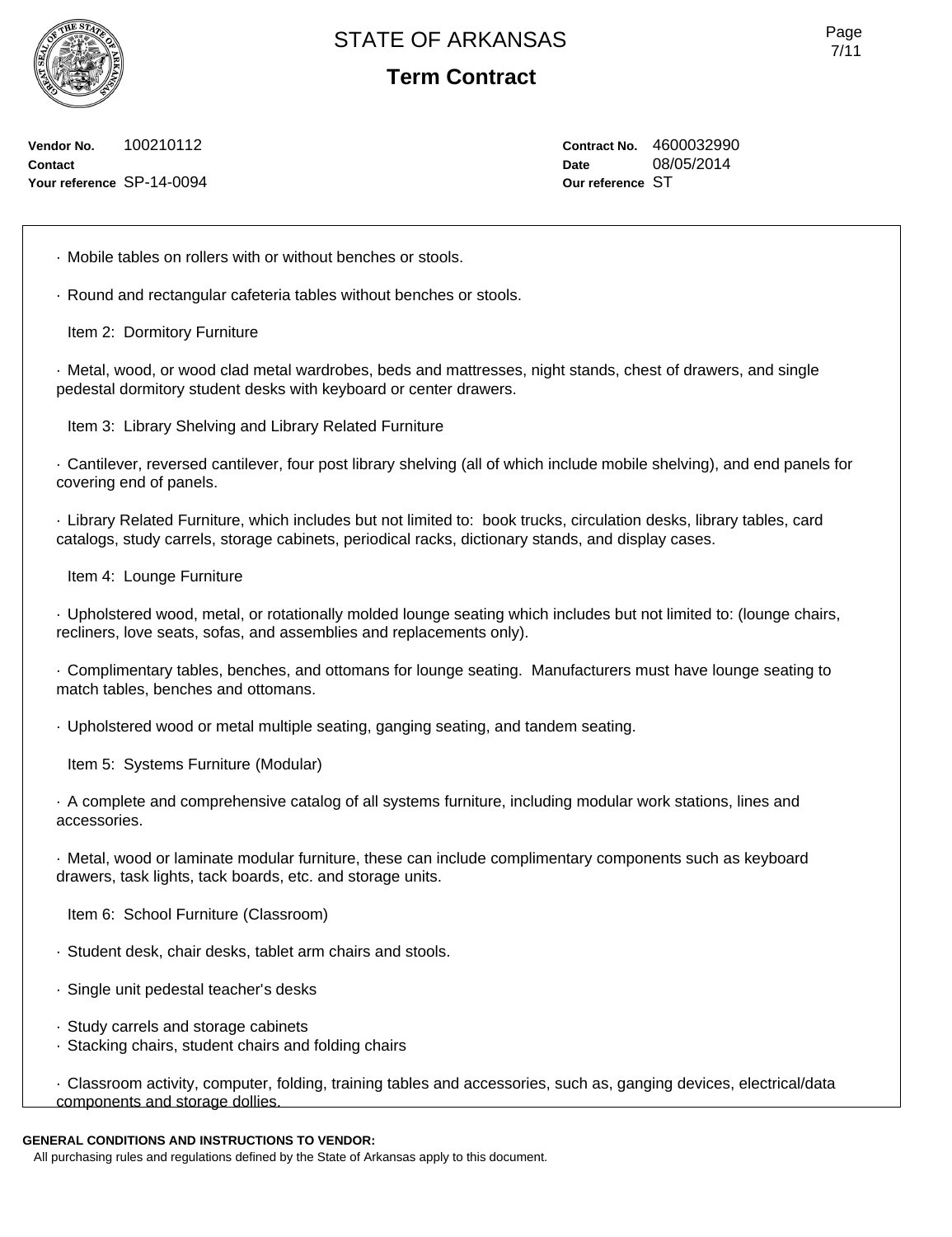**Term Contract**

**Vendor No.** 100210112 **Contact Your reference** SP-14-0094 **Contract No.** 4600032990 **Date** 08/05/2014 **Our reference** ST

Item 7: Freestanding/Casegoods Furniture

- · A complete and comprehensive catalog of all case goods, furniture, (including folding and mobile) desks and tables.
- · Conference room tables, lecterns, media cabinets, storage cabinets and presentation boards

Item 8: Seating

· A complete and comprehensive catalog of chairs, auditorium and general seating.

· Wood, metal or ergonomic seating which may include but limited to: executive, managerial, task, operational, stools, side, occasional, stacking, conference, and theater type seating.

· Products must meet or exceed ANSI/BIFMA requirements.

Item 9: Filing Systems and Equipment

· A complete and comprehensive catalog of filing systems including vertical and lateral files, bookcases, mobile cabinets and freestanding file cabinets.

Item 10: Technology Support Furniture

· A complete and comprehensive catalog of technology support furniture to support technology based learning environments.

ANY PERMANENT FURNITURE INSTALLATION for State Agencies as well as requested space alterations, attached fixtures, furnishings and erected additions must have Arkansas Building Authority (ABA) approval if:

- (a) The building is owned by ABA and/or
- (b) The product and installation exceeds the sum of \$20,000.00. (Excluding ABA exempt agencies)

Note: the Americans with Disabilities ACT and the Arkansas Fire Codes must be adhered to as set forth by local and federal guidelines by the ordering entity and the contractor.

Codes, Permits, Licenses for Permanent Installation:

The contractor must comply with all State mandatory licensing requirements prior to installation. Questions on licensing requirements should be directed to the State Licensing Board. Contractor must furnish and install all furniture and materials in compliance with all applicable codes, whether local, state, or federal; and that all permits or licenses required for installation will be obtained without cost to the State.

2.9 PRODUCT MANUFACTURER'S SUPPLIERS: Only those dealers/distributors listed by the manufacturer will be considered authorized to act on behalf of the Product Manufacturer.

2.10 CONTRACT RENEWAL PERIOD: FURNITURE ADDITIONS/DELETIONS: Contractors wishing to make furniture additions/changes to their contract during the contract period should be aware of the following:

### **GENERAL CONDITIONS AND INSTRUCTIONS TO VENDOR:**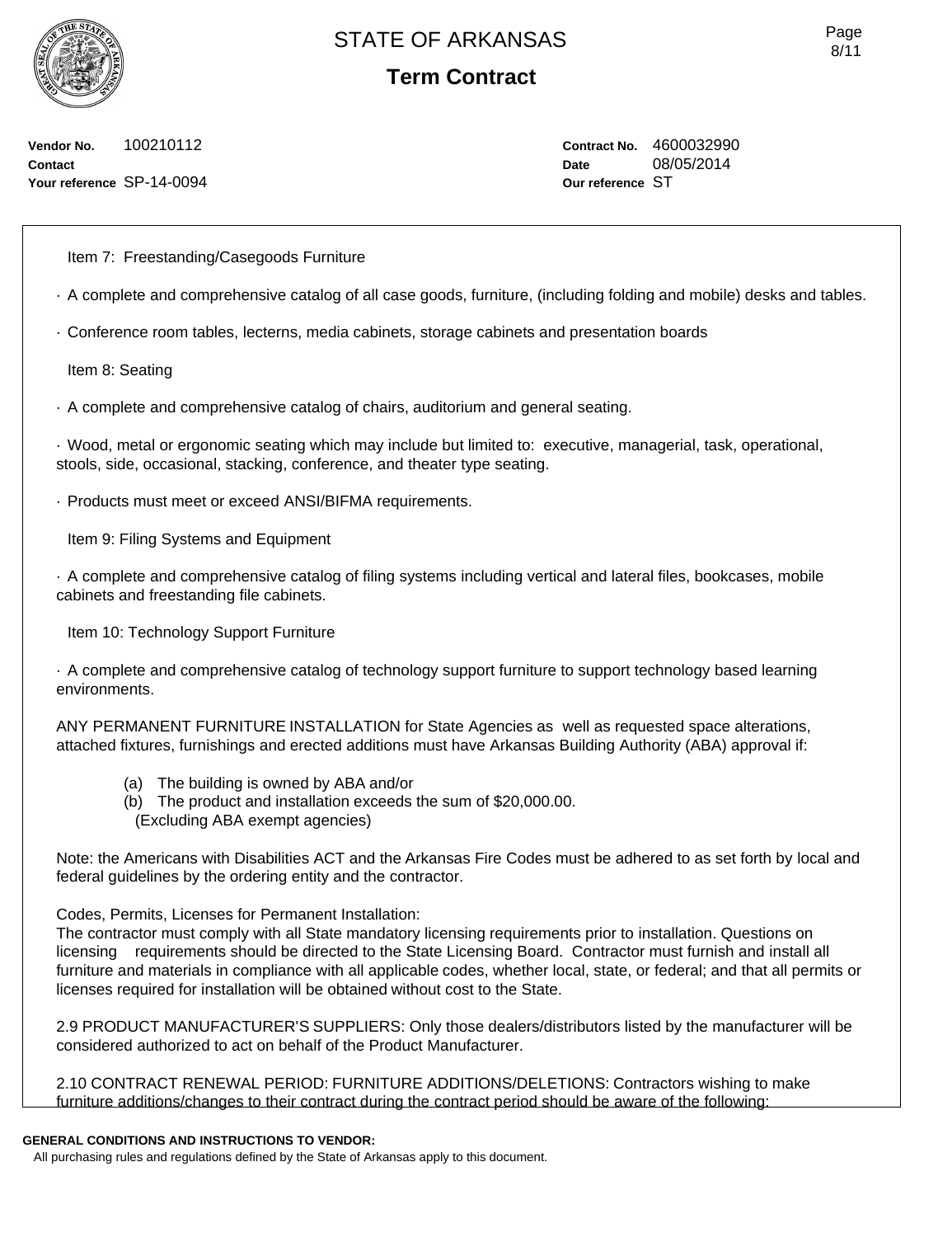**Term Contract**

**Vendor No.** 100210112 **Contact Your reference** SP-14-0094 **Contract No.** 4600032990 **Date** 08/05/2014 **Our reference** ST

additions/changes will be allowed only once during a contract period. No changes to discount percentages are allowed during this contract period.

Additions/changes must be submitted during the contract renewal period.

When requesting additions and/or changes; contractor shall submit a request either by letter or via email which shall include a list of all items being proposed for addition and/or change.

Contractor shall submit all required documents supporting any new items.

Product literature for all new items shall also be submitted with the request.

Contractor is responsible for submitting a complete name, address, email address, phone and fax numbers when a new dealer is added.

2.11 PRICE LISTS AND PRODUCT INFORMATION: Contractors should provide an electronic version of the proposed price list in an Excel format or pdf on a jump drive. Also provide a dealer list, if applicable in an Excel format with "read and write" capabilities on the same jump drive. No costs or expenses associated with providing this information in the required format shall be charged to the State of Arkansas. At the time of contract renewal contractor will furnish OSP with an updated dealer list and published price list.

2.12 LITERATURE: The manufacturer/dealer shall furnish price lists, catalogs, and description literature upon request by any using entity, and at no cost to the entity.

2.13 SPECIAL PACKAGING: Items shall be packaged and cartoned so as to protect the contents from damage during shipment, handling and storage. Shipping container shall have a label with the following information:

Name of Receiving Agency Agency Purchase Order Number Name of Supplier Item Description of Contents Manufacturer Name Model Name and Number

2.14 WARRANTY: Minimum acceptable warranty will be for a period of one year from the date of product acceptance by the ordering entity. Warranty shall cover defects in material and workmanship and shall cover all costs associated with the repair or replacement of defective items including labor, parts, transportation costs, travel time and expense, and any other costs associated with such repair or replacement.

If anytime during the first (1) year warranty period the product does not perform in accordance to manufacturer's specification, the successful contractor will be notified in writing. The contractor shall pick up the product at the contractor's expense, and replace with product that meets or exceeds prior assembled product. Should product performance remain unacceptable to ordering entity, entity may request a full return of the purchase price (including taxes).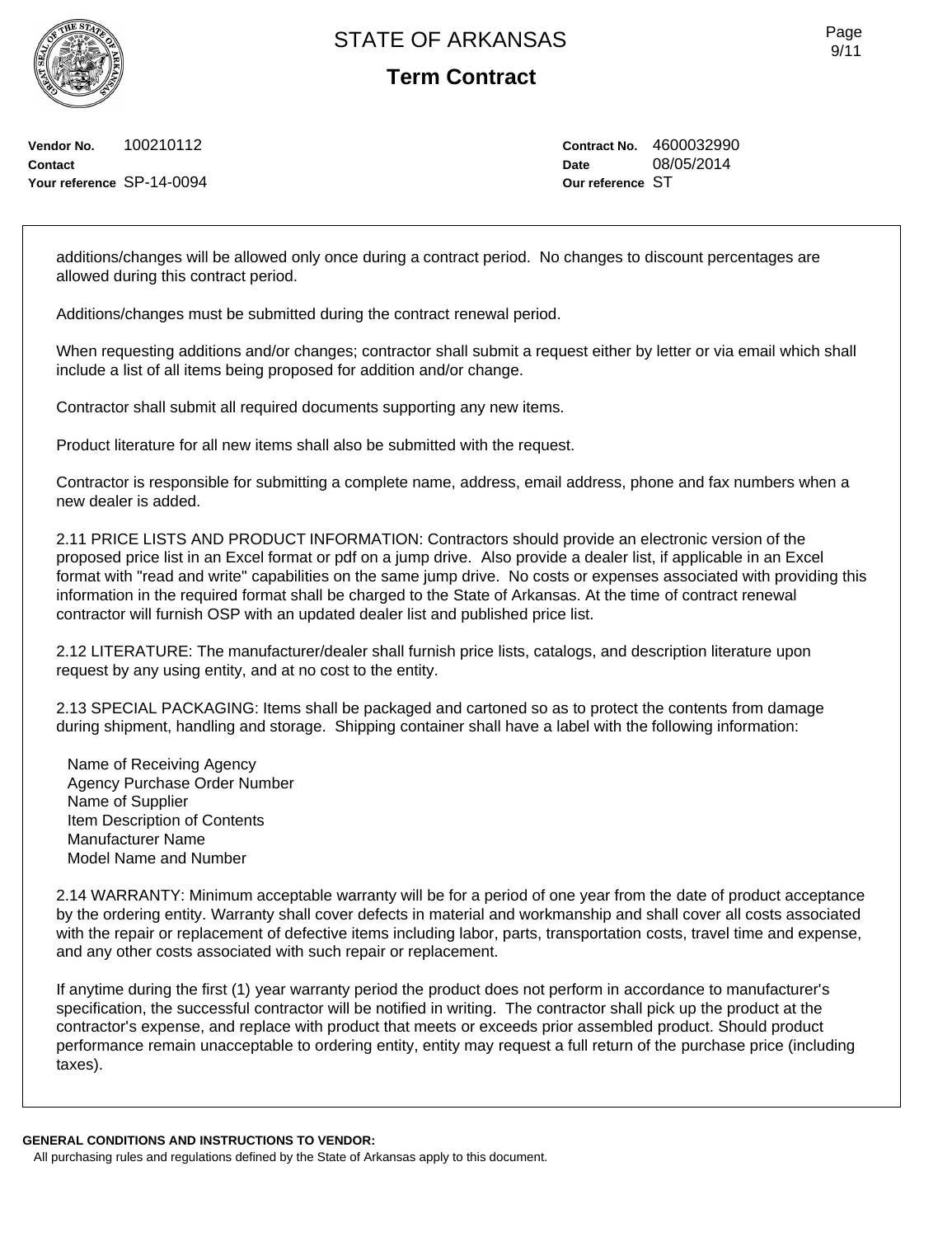**Term Contract**

Page 10/11

**Vendor No.** 100210112 **Contact Your reference** SP-14-0094 **Contract No.** 4600032990 **Date** 08/05/2014 **Our reference** ST

2.15 ORDER CANCELLATION: Users of this contract are advised that orders (all or part) cancelled or returned after acceptance of requested merchandise will be subject to a restocking fee of ten percent (10%) of the invoice amount (not to exceed \$500.00 per order) plus return freight charges. The amount authorized for payment of return freight will, in no instance, be more than original delivery charges documented by carrier. These charges may be applied, at the option of the supplier, to those orders which have been accepted. Orders cancelled prior to shipment or acceptance by ordering entity from the manufacturer will not be assessed charges.

### TERMS AND CONDITIONS

1. GENERAL: All terms and conditions stated in the invitation for bid govern this contract

2. PRICES: Prices are firm and not subject to escalation, unless otherwise specified in the invitation for bid.

3. DISCOUNTS: All cash discounts offered will be taken if earned.

4. TAXES: Most state agencies must pay state sales tax. Before billing, the contractor should contact the ordering agency to find out if that agency must pay sales tax. Itemize state sales tax when applicable on invoices.

5. BRAND NAME REFERENCES: The contractor guarantees that the commodity delivered is the same as specified in the bid.

6. GUARANTY: All items delivered are to be newly manufactured, in first- class condition, latest model and design, including, where applicable, containers suitable for shipment and storage unless otherwise indicated in the bid invitation. The contractor guarantees that everything furnished hereunder will be free from defects in design, workmanship, and material; that if sold by drawing, sample or specification, it will conform thereto and will serve the function for which furnished. The contractor further guarantees that if the items furnished hereunder are to be installed by the contractor, such items will function properly when installed. The contractor also guarantees that all applicable laws have been complied with relating to construction, packaging, labeling, and registration. The contractor's obligations under this paragraph shall survive for a period of one year from the date of delivery, unless otherwise specified in the invitation for bid.

7. AWARD: This contract award does not authorize shipment. Shipment against this contract is authorized by the receipt of a purchase order from the ordering agency. A written purchase order mailed or otherwise furnished to the contractor results in a binding obligation without further action by either party.

8. DELIVERY: The term of the contract is shown on the face of the contract award. The contractor is required to supply the state's needs during this term. The number of days required to place the commodity in the receiving agency's designated location under normal conditions is also shown. Consistent failure to meet delivery without a valid reason may cause removal from the bidders' list or suspension of eligibility for award.

9. BACK ORDERS OR DELAY IN DELIVERY: Back orders or failure to deliver within the time required may be default of the contract. The contractor must give written notice to the Office of State Procurement and ordering agency of the reason and the expected delivery date. If the reason is not acceptable, the contractor is in default. The Office of State Procurement has the right to extend delivery if reasons appear valid. If the date is not acceptable, the agency may buy elsewhere.